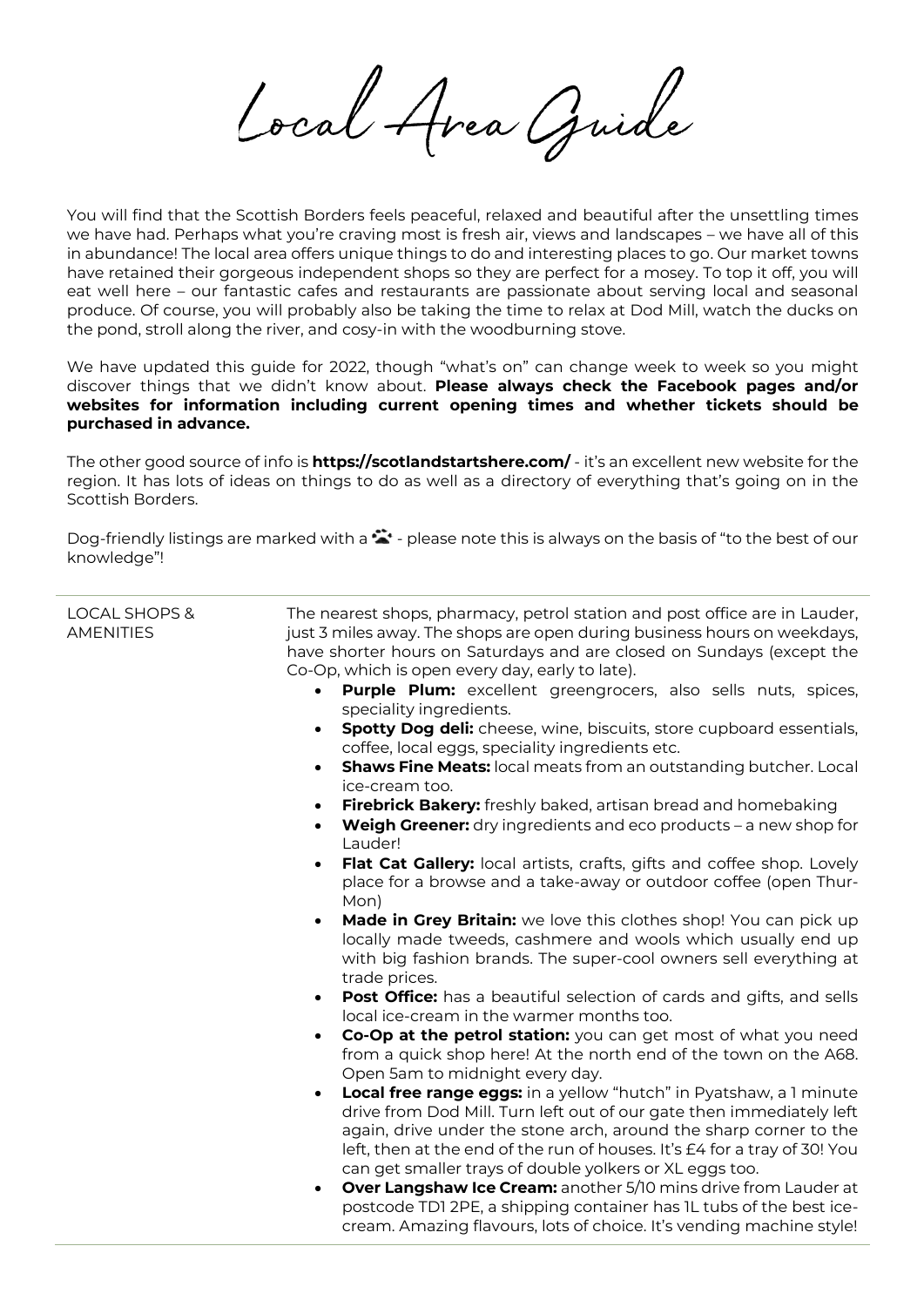• **Electric car charging**: we are happy for you to charge your car – we can provide and extension lead – please just ask us. We can put an electricity usage monitor on the lead to check how much you've used (and how much you'll need to pay). Alternatively there are chargers in Lauder (in the Industrial Estate) and a superfast chargepoint at Carfraemill (7 miles north). **Supermarkets** The closest supermarket is Sainsburys in Kelso (20 minutes). There are smaller Co-Op stores at the petrol stations in both Lauder (5 mins) and Earlston (10 mins, larger store). There is also a Tesco, Asda, M&S Food and Aldi in Galashiels (25 minutes). MARKET TOWNS The Scottish Borders is known for its pretty market towns including **Melrose, Lauder, Kelso, St Boswells and Selkirk**. Take time to wander their streets, relax in cafes and restaurants, and pop into the many shops. There are loads of excellent, independent home, garden, clothing, jewellery and country pursuits shops, particularly in Melrose, St Boswells and Kelso. **Lauder is also definitely worth a visit** – You can't beat a traditional grocery shopping trip – go to the Firebrick Bakery for bread, the Purple Plum for fruit, veg and dry ingredients, Shaws Fine Meats for outstanding local produce, and the Spotty Dog deli for cheese, wine, local spirits and deli ingredients. See below for non-food shops. Some of our favourite options for **browsing the shops** in the area include: • **Lauder:** Liv 54 (unusual home and gifts), Made in Grey Britain (great wools, cashmere and contemporary clothes made in local mills), Spotty Dog (deli), Flat Cat Gallery (art, gifts, children's toys). • **St Boswells:** Main Street Trading – gorgeous books, contemporary home & gift store and deli across two buildings. Also Border Gun Room which is a rabbit warren and a delight for anyone interested in country sports and fishing. • **Melrose:** Hendersons (contemporary garden and gifts, some gorgeous stuff), Bank House (clothes), Love Scottish (handmade candles, fragrances etc), Treetop Toys (wooden toys, natural crafts), antiques (several options!), Tickety Boo (handmade gifts, furniture & homewares). • **Kelso:** Focal Point Furniture (lovely home store, unusual finds), Blairs (jewellers), Hawico (cashmere), Beercraft (independent craft beer & gin, fab selection), Floors Castle "Apple Shed" (gifts, deli), A Hume Country Clothing (tweeds, wools, country-wear – there is a new women's shop as well as the original shop). • **Hawick:** Knitwear, cashmere, tartan and tweed - check-out [https://www.madeinhawick.com/.](https://www.madeinhawick.com/) • **Midlothian:** Restoration Yard at Dalkeith Country Park has fabulous gifts – home, clothes, jewellery, children's gifts, deli, stationary. They have exceptional taste! **East Lothian:** North Berwick has lots of options. Also Archerfield Walled Garden has some brilliant gifts.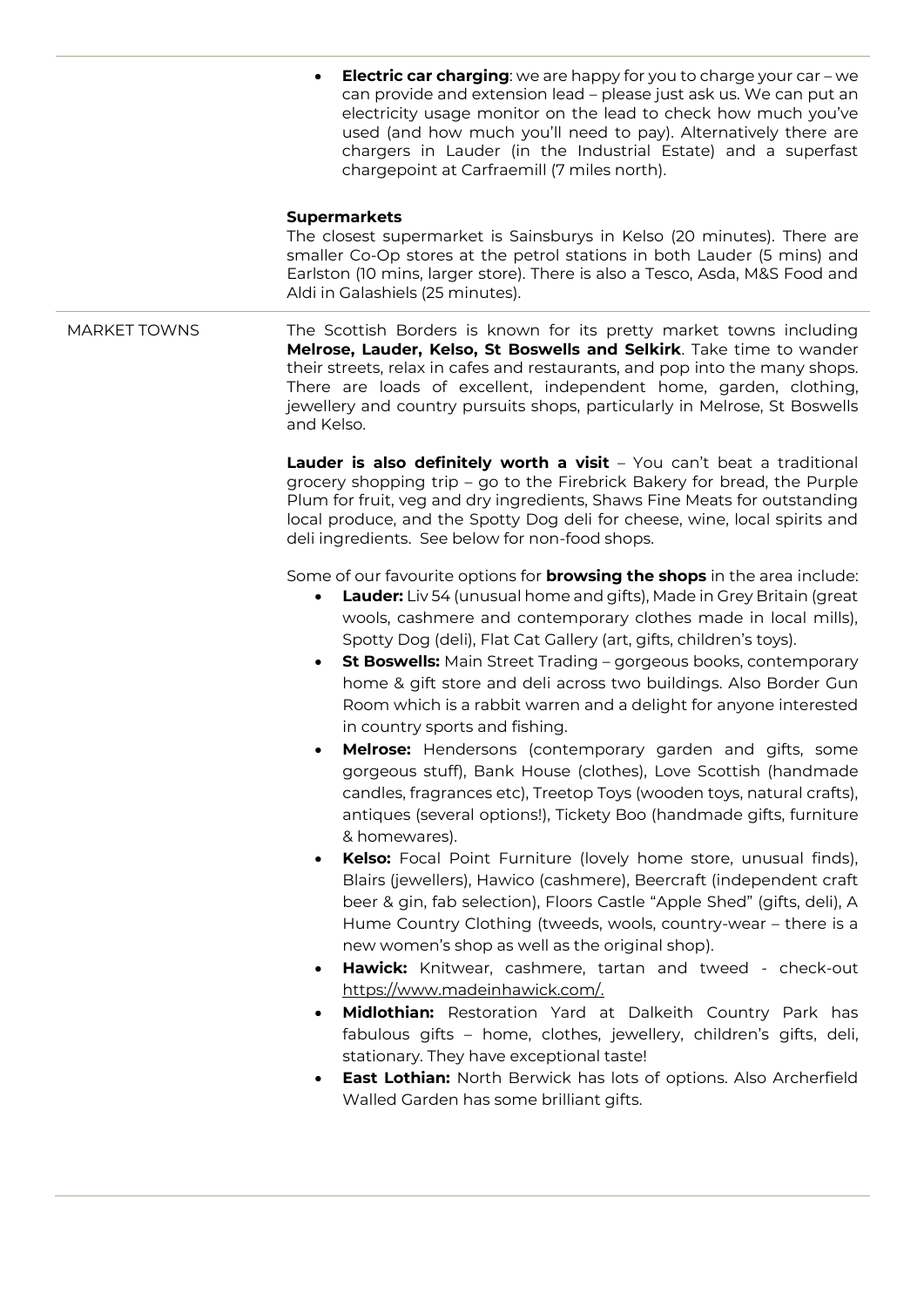COFFEE & CAKE An essential pastime for holidays! We have plenty of cafes in the area most offer a combination of take-away, outdoor eating and indoor tables. We don't think you need to book any of these, but always worth double checking their Facebook pages / websites to be sure. Face masks may still be required so please take one:

- **Spotty Dog, Lauder** (5 mins) is a great little deli with cheese, homemade cakes, lots of local produce, and take-away coffees and street-seating (in normal times you can also sit inside). It's a busy little place!
- **Flat Cat Gallery, Lauder** (5 mins) has beautiful paintings, sculptures and also a little gift shop. It's also a coffee shop which is open with inside tables, outside tables and take-away. Serving coffee, light savoury meals and baking.
- **Soutra:** over the other side of Soutra Hill (about 15 mins north of Dod Mill), open every day 9am to 5pm. Really friendly staff, famous for its incredible baking and also has tasty soups with cheese scones and lunch options. Stunning views across East Lothian. Sit in, sit outside or takeaway.  $\blacktriangleright$  on terrace.
- **Main Street Trading Company** (20 mins) in St Boswells is wonderful – it's a bookshop, coffee shop, deli and home shop, all in beautiful stone buildings on the main street in St Boswells. There is parking behind the store. A must!
- **Apples for Jam, Earlston**: on the High Street, this is the second branch and it's a beautiful little place with interesting cakes and savoury options.
- **Restoration Yard,** Dalkeith Country Park (25/30 mins). Fantastic, modern coffee shop with a lovely clothes, gifts and home shop, set within beautiful courtyard buildings in Dalkeith Country Park. One of our favourites. The Kitchen, which is their restaurant, is open for coffee and cake (booking needed) and The Larder is available for take-away coffee & cake.
- **The Riverside Bakehouse**: hidden gem with a stunning drive to get there. This is a small bakery and cafe located in rural hamlet of Abbey St Bathans, in the Lammermuir Hills, 5 miles north of Duns. Traditional sourdough, seasonal cakes, soups and salads, made with local produce. Open Fri-Sun over winter months, longer hours in summer.
- **Birdhouse Tea Room at the Woodside Garden Centre** near Ancrum (30 mins). Set within a Victorian walled garden, with a little oasis of beautiful plants, you'll find this quirky, cosy little tearoom with fantastic cakes and lunch options and also take-away, between 10am and 5pm daily  $\ddot{\bullet}$
- **Old Melrose Tea Room** and river walk: open for outdoor food (lovely little courtyard), a small number of inside tables and takeaway – also has a quirky antiques shop spread through several areas. Gorgeous walk by the River Tweed from here.
- **A Cherry on Top:** in Earlston, more of an ice-cream shop than a café, and also does waffles and pancakes. Kids will love it! So will most adults.
- **Melrose** (20 mins) lots of options
- **Kelso** (20 mins) also lots of options!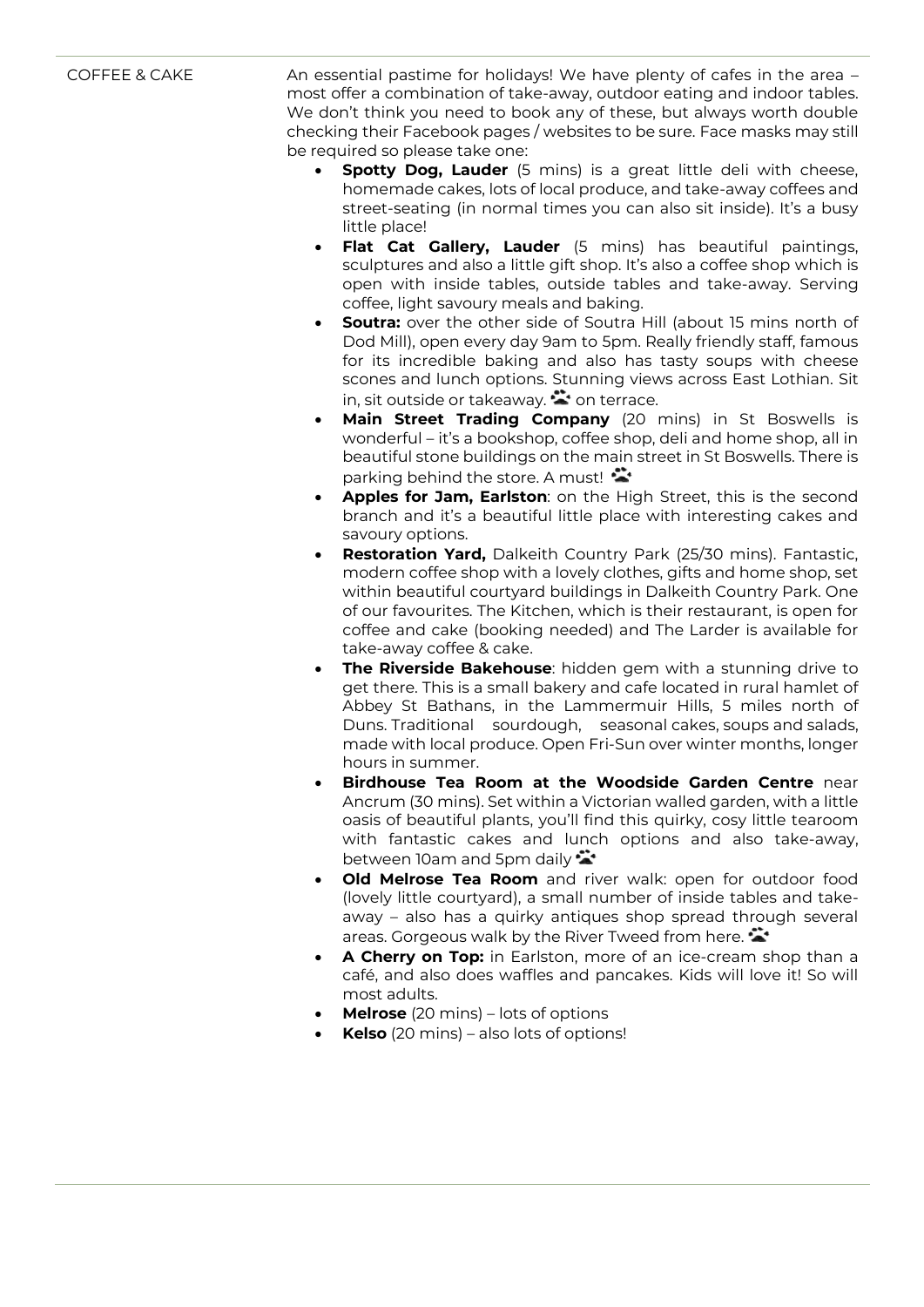## RESTAURANTS & **TAKFAWAYS**

Restaurants in Scotland require face masks (until mid-March 2022) except when seated. Please keep an eye on Facebook pages and websites which carry the most up-to-date info on opening days and hours:

- **Firebrick Brasserie, Lauder:** Fantastic restaurant, a definite favourite of ours, run by the same team as Firebrick Bakery. It had a mini refurb over the most recent lockdown. Call to book and tell them you are staying at Dod Mill! You will be well looked-after.
- **Carfraemill:** Just north of Dod Mill (7 mins), cosy restaurant renovated over the last lockdown. Steaks, burgers and some great specials. Also good for breakfast. Open every day, all day
- **Black Bull, Lauder:** Local pub-restaurant and a popular choice. It has a cosy bar area and a high-ceilinged dining room which has been renovated recently – it's great!
- **Buccleuch Arms, St Boswells:** Excellent beer garden and great pub food in their "Blue Coo" open indoors. A bit of a local institution and a great place to spend a few hours. Call to book.
- **Hunters Stables, St Boswells**: This is a hugely popular, family-run, Italian restaurant indoor dining and outdoor dining available. Takeaway too. Closed Tuesdays. Call to book - essential. We love their pizzas – pick one up then take it to Scott's View to eat?
- **Provender, Melrose**: as featured in the Michelin Guide, find this fantastic restaurant just off the High Street. Big focus on local produce and higher-end cooking. You can book tables online.
- **The Hoebridge, Gattonside**: an outstanding local place to eat, run by a hugely talented couple. It's very hard to get a table so do try to book as far in advance as you possibly can. We go here for special occasions!
- **Seasons, Gattonside:** also run by a couple who are passionate about truly seasonal and local menus. Outstanding food. Book as far in advance as you can. Another great choice for a special meal out.  $\ddot{\bullet}$  at some tables.
- **Capon Tree, Jedburgh**: recently awarded 2 AA rosettes, chef/proprietor Alasdair Wilkie is a rising star in the local culinary scene. We haven't been yet, so can't give you a proper review, but it's very much on our to do list! Jedburgh is a little further away (35- 40 mins) but it sounds like it will be worth the drive. Modern, fine dining with an extensive wine list.
- **Wilson's Farm & Kitchen:** amazing private dining in "wee bothies" at Robert and Lucy's farm, Cowbog Farm, near Morebattle/Kelso. Brand new in 2021, this inventive farming family have repurposed their grain stores to offer a quirky, fun and private way to dine and relax in the countryside without worrying about the weather! These 'off grid' secluded Bothies are heated, have their own private fire pit and seat up to 8 people (either inside or out) with beautiful views of the surrounding countryside. Great way to feast on local produce from a brilliant cook – bookings at least 72 hours in advance.
- **Born in Scotland, Lanton Mill** near Jedburgh: inventive team running a café, pizza garden and beer garden (alongside a walking map of Scotland, grass sledging, distillery and shop)). Open daily with pizza garden open Friday-Sunday, check Facebook to be sure!
- **Haggis Box:** roaming street food truck, highly rated! Check Facebook for locations – it has different days in different Border towns! It's all about the haggis, neeps and tatties (traditional,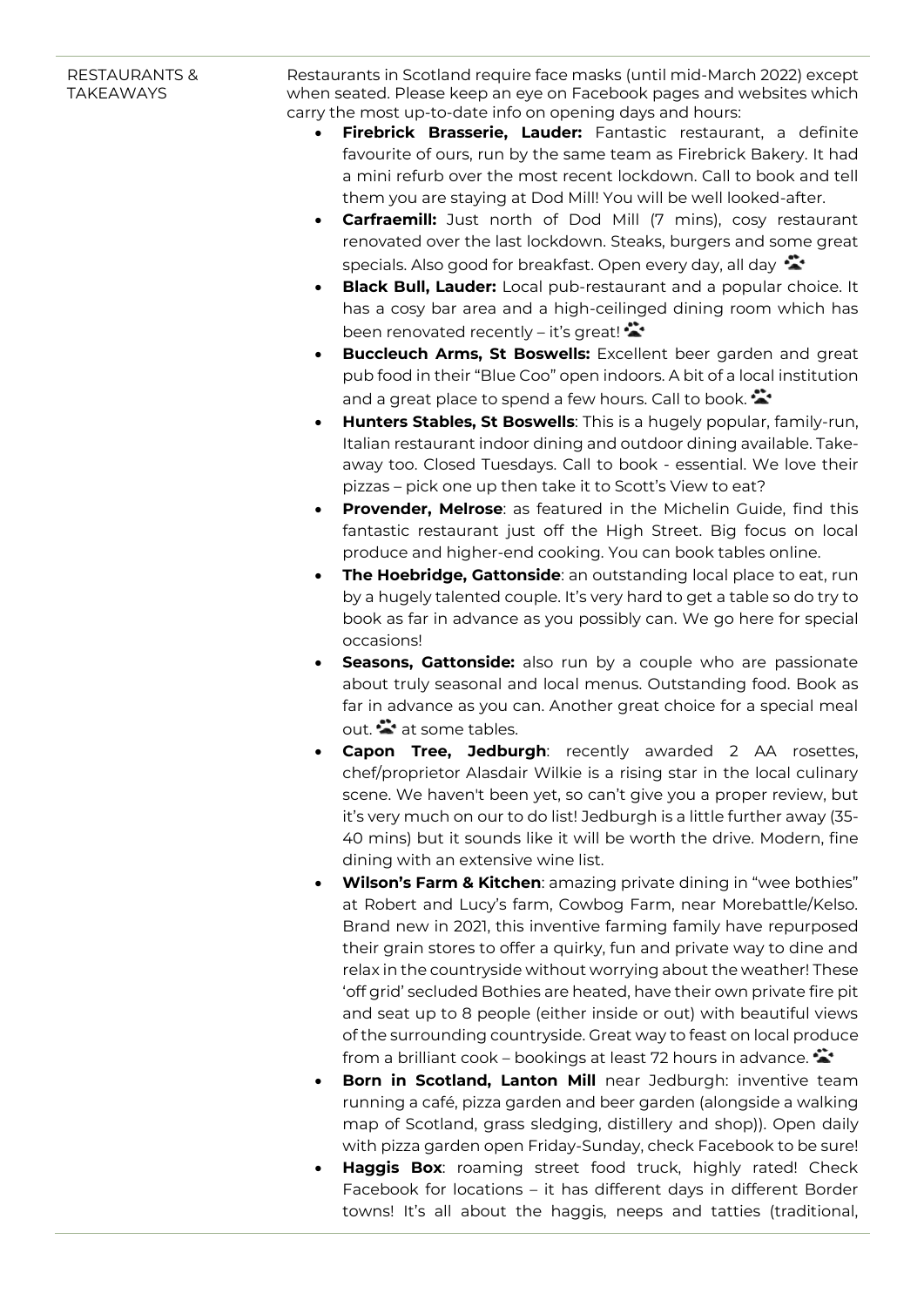vegetarian and vegan) and you can also buy tea/coffee, cakes, snacks and delicious local ice-cream.

- **Fish & Chips**: Lauder and Earlston both have decent "chippies" Earlston is the more modern of the two and probably worth the extra 5-10 mins drive but we do use the Lauder one ourselves too.
- **Priya Indian:** very good Indian take-away in Earlston.
- **Rak Thai:** we have heard so many rave reviews of this new Thai takeaway restaurant in Melrose. It's busy so definitely book your slot in advance.

BIG HOUSES, CASTLES, ESTATES & GARDENS **Thirlestane Castle:** Just 5 mins from here, offers small group guided tours and it also has beautiful grounds, a river walk and woodland walk. Highly recommended – such a gorgeous fairytale-turreted castle in stunning surroundings. The history is fascinating. Pre-booking is essential for the guided tours which run Tues-Sun at 10.30am, 12.30pm and 2.30pm. Please visit their website for tickets. Open May to September. Look out for some incredible events over the summer months including Open Air Theatre, the Vintage Car Show, Pop-Up Restaurants and more.

> **Carolside Gardens:** a real hidden gem and "one of Scotland's finest private gardens", just north of Earlston (10 mins). The garden is flanked by wooded hills and nestles by the River Leader. It's a romantic and beautiful garden, cultivated for over 200 years. Today it is best known for its soft and delicate herbaceous planting, striking delphinium beds, subtle colour schemes, its design of rooms with a Secret garden, Winter garden, Hidden garden and Herb garden. Sweeping lawns lead to an oval walled garden where an Historical Collection of ancient roses is housed including a National Collection of pre-1900 Gallica roses. It is seriously impressive! Open 1st May to 1<sup>st</sup> August, Saturdays and Sundays only, 11am to 5pm, adults £6 donation at entrance, children go free. Guided tours £12/adult on request.  $\clubsuit$  on lead

> **Sir Walter Scott's Abbotsford:** visit the house, gardens & playpark (prebookable tours available for the house). This is a beautiful house and gardens which once belonged to Sir Walter Scott – one of Scotland's greatest writers. It's gorgeous, with a setting right on the River Tweed so also good for walks (or children on bikes). Open from March onwards. Has a good café/restaurant which is open 7 days a week, 10am to 4pm (last food orders 3pm).

> **Scott's View:** literally "just a view", but it's pretty special. Sir Walter Scott's favourite – you just pull up in your car, hop out, and gaze in wonder. Great spot for a picnic. Also, the giant **William Wallace Statue**, slightly further along the same road – 1km walk on a hard path from the car park. Combine with a trip to Main Street Trading in St Boswells via lovely back roads.

> **Mellerstain House:** grounds and gardens – this is one of our favourite places for a wander. It's only 15 mins from here, and there is a café serving drinks to take with you. Open Friday to Monday from Spring to end September, Ilam to 4pm.

> **Floors Castle & Walled Gardens:** A magnificent castle on the edge of Kelso, plus the Walled Garden, Millennium Garden and Terrace Café. Open from April, please check the website for timeslot reservations. There is a new pop-up deli and gift shop ("the Apple Shed") and an adventure playground in the gorgeous walled garden. For the children…a family nature trail can be followed through the gardens and woodlands (from late June onwards). Lots of events planned for 2022 including Horse Trials, Concerts, Open Air Theatre, Gardener's Question Time & more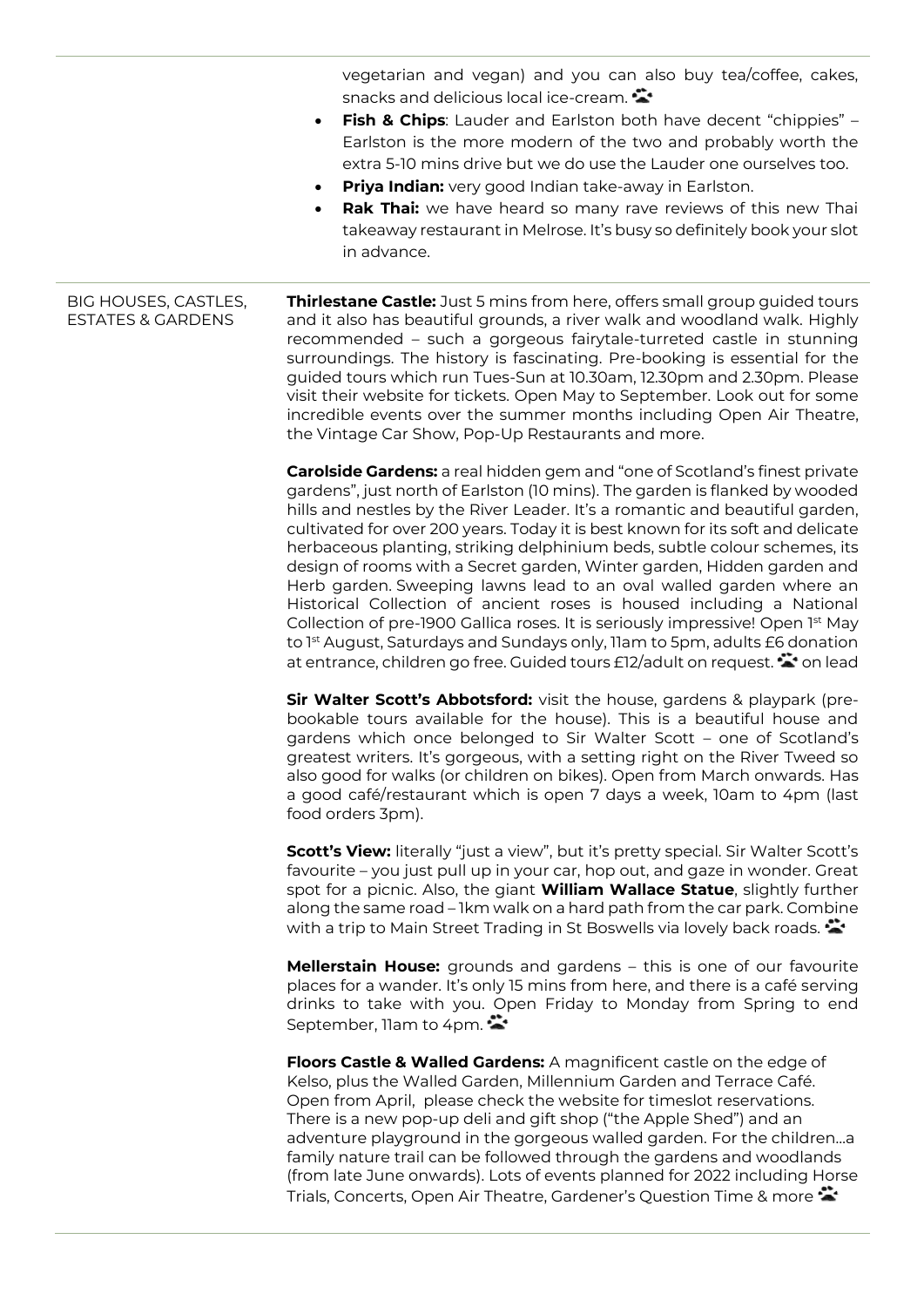**Melrose Abbey:** A must see, it's one of Britain's finest examples of church architecture from the late 1300s. Melrose Abbey was so beloved by Robert the Bruce, he chose it as the final resting place for his heart. It is a magnificent ruin on a grand scale, with incredible sculpture work surviving right across the site. Tickets must be booked in advance – note that in early 2022, the Abbey was closed for masonry inspections, we hope it reopens soon!

**Bowhill House:** grounds and a super adventure playground - a ticketing system is in place. It's a spectacular drive over and the grounds are huge. Great walks with views and woodland to explore too. A real favourite for us and other families. Thursday to Sunday opening days  $\ddot{\ddot{}}$ 

**Priorwood Garden and Harmony Garden, Melrose**: stunning gardens run by the National Trust for Scotland – both are open daily from April to October. Priorwood is a rustic walled garden located in the ancient precinct of Melrose Abbey. You can have a picnic in the old orchard, where over 90 different kinds of apple are grown organically. Harmony Gardens, next to Priorwood is 3 acres of manicured lawns, scented borders and fruit and vegetable beds spread out from a beautiful Georgian manor house.

**Traquair House:** From 10am to 5pm daily (Apr-Oct), you can visit the grounds, walled garden, woodlands, children's playground and brew house. Brilliant maze which kids will love. The House offers pre-booked, guided tours. The Garden Café offers lunches and afternoon teas. Picnics are welcome in the wider grounds too.

**Ford & Etal Estate:** 35 mins away, just over the border in Northumberland, this estate is built around the pretty villages of Ford and Etal. It's a bit of a hidden gem with a huge amount to do for families and for outdoor types (horse-riding, canoeing, fishing, walking, cycling). Attractions include Etal Castle, built to defend against Scottish raiders, Flodden Battlefield (1513 battle between the English and the Scots), a steam light railway, a nature reserve, a working corn mill (fascinating for us to visit given Dod Mill's history!), plus loads of excellent footpaths and quiet lanes. There is also a thatched pub (the Black Bull) as well as tearooms and interesting shops. Mostly  $\ddot{\bullet}$ 

**Paxton House** (30 mins)**:** grounds, gardens and playpark open daily 10am to 5pm from 1<sup>st</sup> April onwards. Explore 80 acres of [grounds,](https://paxtonhouse.co.uk/grounds-gardens/) gardens, riverside and woodland, including an [adventure play park](https://paxtonhouse.co.uk/family-adventures/) complete with zip wire. Visit the historic House, tearoom, toilets, gift shop and trails. New for 2022 is canoeing, kayaking and SUPing on the River Tweed, see Adventure Northumberland below.

**Jupiter Artland**, head north towards Livingston (50 minutes): incredible sculpture and art gardens which are well worth a visit – open daily from May to October (we think!). It's very much an outdoor modern art gallery, with both permanent collections and a stream of creative exhibitions. Check the website for ticket-booking.

**Royal Botanical Gardens, Edinburgh** (50-60mins): One of the world's leading botanic gardens, with a living collection dating back 350 years. 70 acres of beautiful landscape to explore providing a tranquil haven just a mile from the city centre. It's a highlight of any visit to Edinburgh. The Botanics, as the garden is affectionally known locally, is breath-taking at any time of year. Highlights include: 10 magnificent glasshouses with over 3000 exotic plants, rock garden, alpine houses, woodland garden, pond, arboretum, Chinese hillside, rhododendron collection and Scottish native plants collection. Open every day, 10am to 4pm/6pm depending on time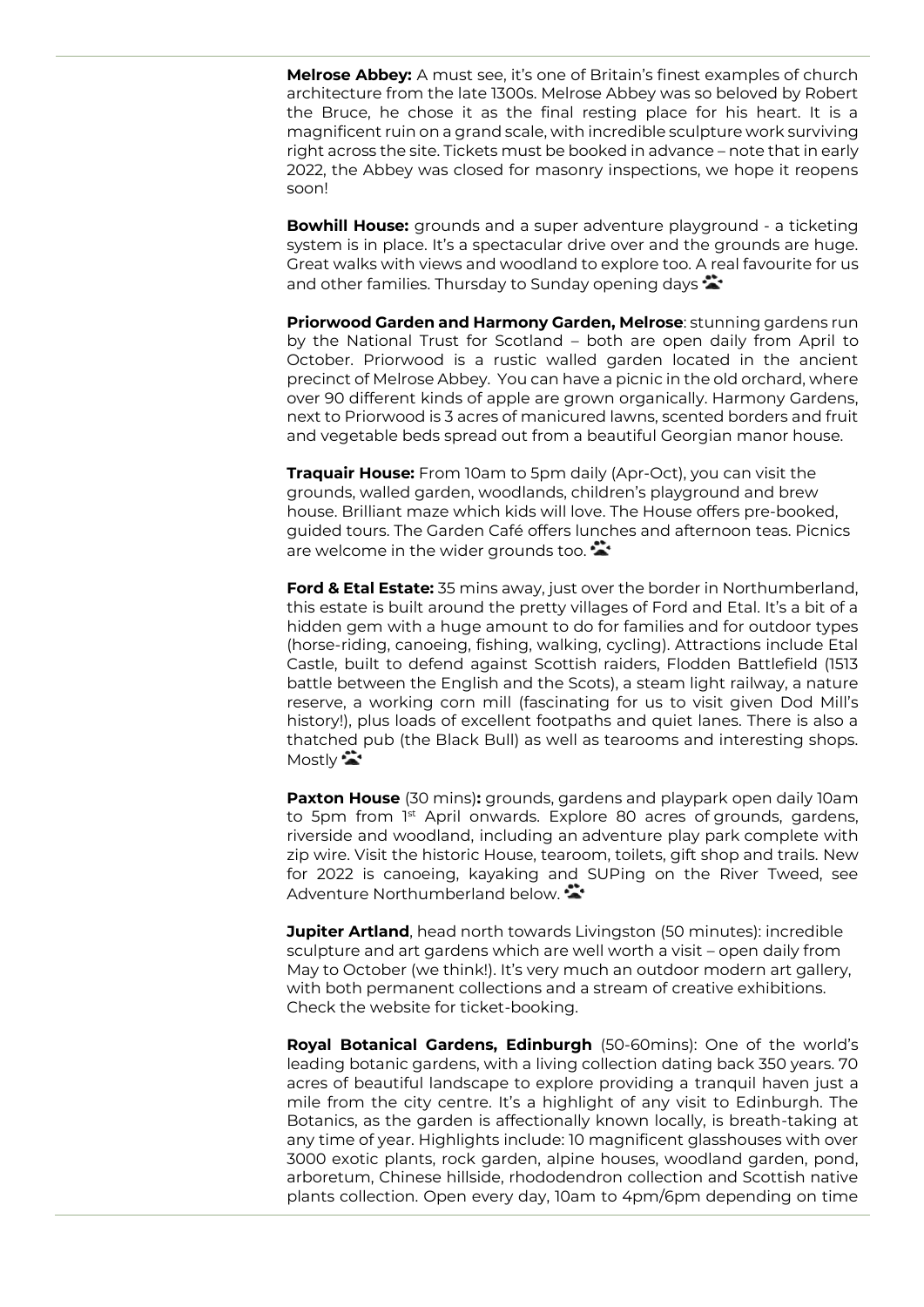of year. Note that the glasshouses are closed for a period of time due to large scale renovation works (the Edinburgh Biomes Project).

**Dawyck Botanic Garden, Stobo near Peebles** (65 mins): also part of Scotland's Royal Botanic Gardens, Dawyck is a five star garden renowned for its seasonal displays of snowdrops, bluebells, rhododendrons, azaleas, blue poppies and autumn colour. Well worth the cross-country Scottish Borders drive which is beautiful too! Open daily February to November.

**Cragside House (National Trust), near Rothbury/Morpeth** (90 mins). A spectacular National Trust property, open daily, with gardens created by the "landscape genius" Lord Armstrong (see Gardens section). The house is also worth a visit – it was the first house in the world to be lit by hydroelectricity. It is crammed full of ingenious gadgets, most of them still working.  $\ddot{\bullet}$  in grounds.

**The Alnwick Garden** (1 hr 20 mins): Tickets to be booked on the website. The brainchild of The Duchess of Northumberland, The Alnwick Garden is a multi-award winning visitor attraction. 12 acres of meandering and magnificent Gardens are home to the world's largest Tai Haku Cherry Orchard, a Grand Cascade comprising 120 water jets and the worlds largest Treehouse Restaurant. There is also a rose garden and ornamental garden – you can take it all in from one of 50 swinging benches! Families and children can run freely throughout. No dogs.

**Alnwick Castle** (1 hr 20 mins): grounds open, tickets required. Alnwick Castle has an 800-year history and is the second largest inhabited castle in the UK, after Windsor Castle. An incredible place to visit. It's an iconic film and TV location as Harry Potter fans will know! Downtown Abbey was also filmed here, along with countless other productions. It's one of the most popular historic attractions in the whole of the UK.

BREWERIES, DISTILLERIES, TEXTILES & MUSEUMS **Trimontium Museum –** opened in August 2021 (20 mins). Trimontium Museum tells the story of the largest Roman forts north of Hadrian's Wall. Timontimum dates from around AD80 and was a frontier post used as a base for Roman incursions further north. The name means "place of three hills" – you'll find the museum in Newstead village overlooked by the Eildon Hills. The new museum tells Roman tales from the area in exciting new ways, with genuinely spectacular finds – some of the finest Roman military objects on display in Britain.

> **Tempest Brew Co** (20 mins away): this local craft beer producer is offering tasting experiences, or "tap sessions", on Saturdays and some Sundays in their outdoor beer garden. You will "taste the freshest, tastiest beer imaginable". Look at the Events section of their website where you'll find a link to tickets. The cost is £5 which gets you a £5 meal token (to spend at a street food truck). You buy beers as you like. 2.5 hour slots. Highly recommended!

> **Borders Distillery** – Based in a stunning converted building in Hawick (40 mins), this creative team is bringing whisky-making back to our region. You can book distillery tours. It's a beautiful and fascinating place – we absolutely loved our last tour here. Combine with some textiles shopping (see below).

> **Textiles –** this area is famous for its textiles industry, built around the River Tweed. Knitwear, cashmere, tartan and tweed have been made here in the Scottish Borders since the 1800s. Hawick remains a centre of manufacturing for big brands such as Chanel, Dior, Lovat, Hawico, Barrie, Johnstons of Elgin. Check-out [https://www.madeinhawick.com/.](https://www.madeinhawick.com/) Selkirk is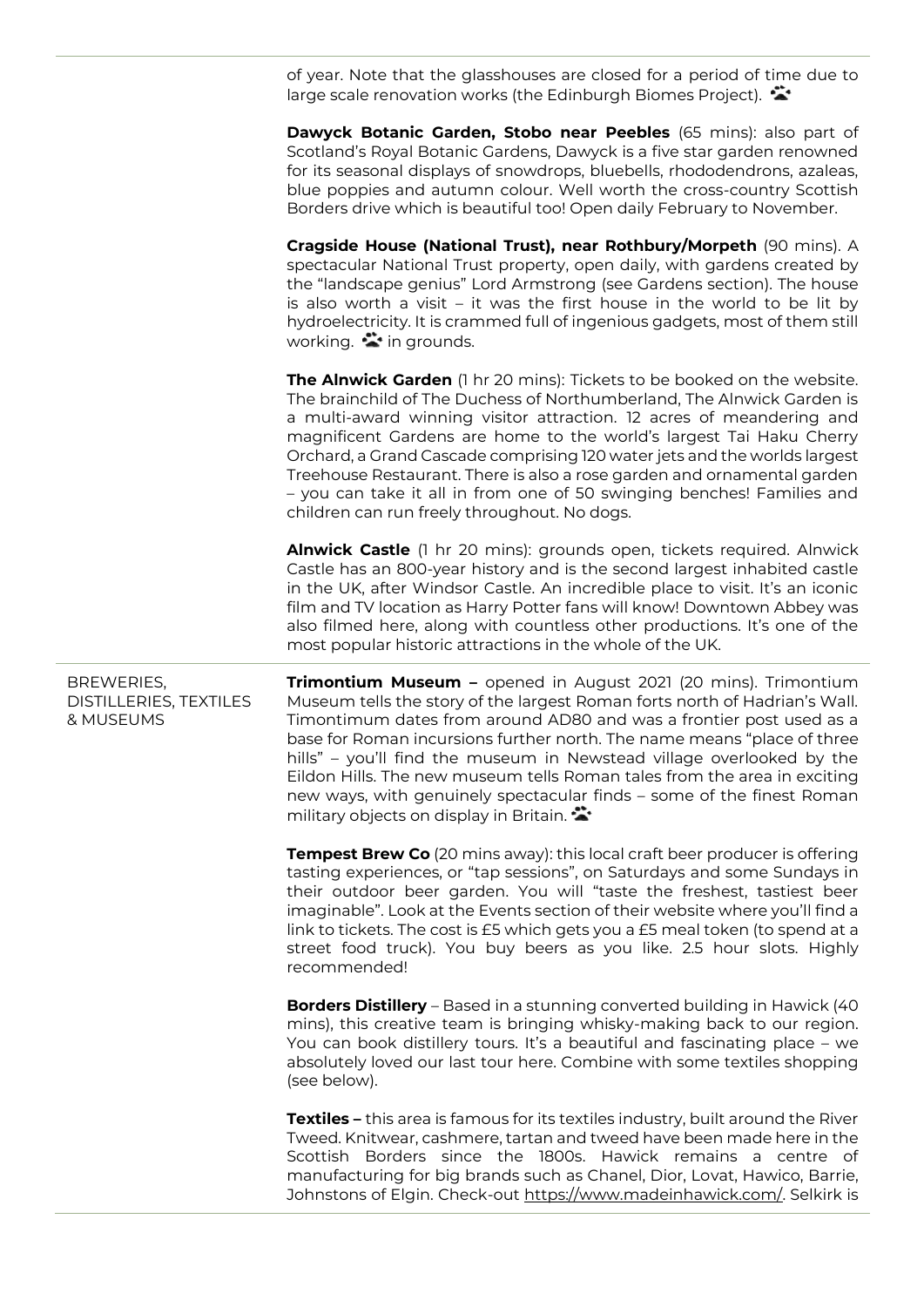home to Lochcarron of Scotland, where tartan is made, and you can now book private appointments. Group tours should reopen soon.

|                                       | Great Tapestry of Scotland (20 mins) - brand new (opened in 2021),<br>Scotland's story from pre-history to modern time is told through a Bayeux-<br>style tapestry in Galashiels. 1,000 volunteer stitchers in Scotland worked for<br>over 2 years on 160 panels. The tapestry is thought to be one of the longest<br>in the world at 143 meters, and 70 meters longer than the famous Bayeaux<br>Tapestry in Normandy. The panels are exquisite - finely stitched, vividly<br>colourful and animated with detail. A brilliantly told history of Scotland.<br>Open Thur-Sun and café onsite (also open Mondays).                          |
|---------------------------------------|-------------------------------------------------------------------------------------------------------------------------------------------------------------------------------------------------------------------------------------------------------------------------------------------------------------------------------------------------------------------------------------------------------------------------------------------------------------------------------------------------------------------------------------------------------------------------------------------------------------------------------------------|
|                                       | Jim Clarke Motorsport Museum - in Duns (20 mins), open every day<br>except Wednesdays, pre-booking essential. Discover the incredible story<br>of Jim Clark's life and racing career at this brand new 5* exciting<br>interactive museum. Jim Clark is widely regarded as one of the greatest<br>racing drivers of all time, admired for his remarkable achievements and<br>famous for his humility. He dominated world motor racing like no one<br>before or since in all genres of motorsport, winning the Formula 1 World<br>Championship in 1963 & 1965 and Indianapolis 500. He was a farmer near<br>Duns. Great for all the family. |
|                                       | National Museum of Flight - in East Lothian, this is a super trip out for all<br>ages, 5* museum. Climb aboard Concorde and visit numerous civil and<br>military aircraft in the museum's hangars. Lots of the museum is outside,<br>and the indoor areas are very spacious (though face coverings will be<br>needed inside). Tickets required for arrival time slots.                                                                                                                                                                                                                                                                    |
|                                       | <b>National Mining Museum</b> – in Midlothian, open Thursday to Sunday.<br>Another 5* visitor attraction and twice winner of the Association of<br>Scottish Visitor Attractions "Best Visitor Experience" Award. The museum<br>provides a great day out for all ages. It's based at one of the finest<br>surviving examples of a Victorian colliery in Europe, the Lady Victoria<br>Colliery at Newtongrange (9 miles south of Edinburgh). It's huge, packed<br>with engineering brilliance in its machinery, and visitors get to retrace<br>the footsteps and struggles of thousands of mining families in the past.                     |
| <b>WALKS FROM YOUR</b><br><b>DOOR</b> | There are lots of options for walks in the area - see maps. We love taking a<br>picnic with us. You are very unlikely to meet another soul!                                                                                                                                                                                                                                                                                                                                                                                                                                                                                               |
| <b>WOODLAND WALKS</b>                 | Head up to the woods by <b>Spottiswoode</b> (just a few mins, see map).<br>Alternatively, there are lots of excellent circular walks around Lauder (see<br>maps). Also try <b>Harestanes,</b> near Ancrum (30 mins) which is a great place<br>for a walk and it also has a café, playground and some little shops to have<br>a nose in. $\ddot{\bullet}$                                                                                                                                                                                                                                                                                  |
| <b>HILL WALKS</b>                     | Very locally, there are lots of marked paths and circular routes up the hills<br>around Lauder - just Google Lauder Paths Network Scottish Borders<br>Council and you will find the route booklet. If you're opening this doc on a<br>smartphone, you can follow this link:<br>https://www.scotborders.gov.uk/downloads/file/695/lauder_paths_networ<br>$k -$                                                                                                                                                                                                                                                                             |
|                                       | Good circular walk from Carfraemill to the Addinston Fort and the edge<br>of the Lammermuir Hills. Search online for "Scotways Paths In & Around<br>the Lammermuirs".                                                                                                                                                                                                                                                                                                                                                                                                                                                                     |
|                                       | Climb the <b>Eildon Hills</b> which stand tall above Melrose, head into the<br>Cheviot Hills near the border with England, the Lammermuir Hills right<br>beside Dod Mill, or the Pentland Hills, close to Edinburgh. Arthur's Seat,<br>in Edinburgh, is a popular and relatively short hill walk. $\ddot{\bullet}$                                                                                                                                                                                                                                                                                                                        |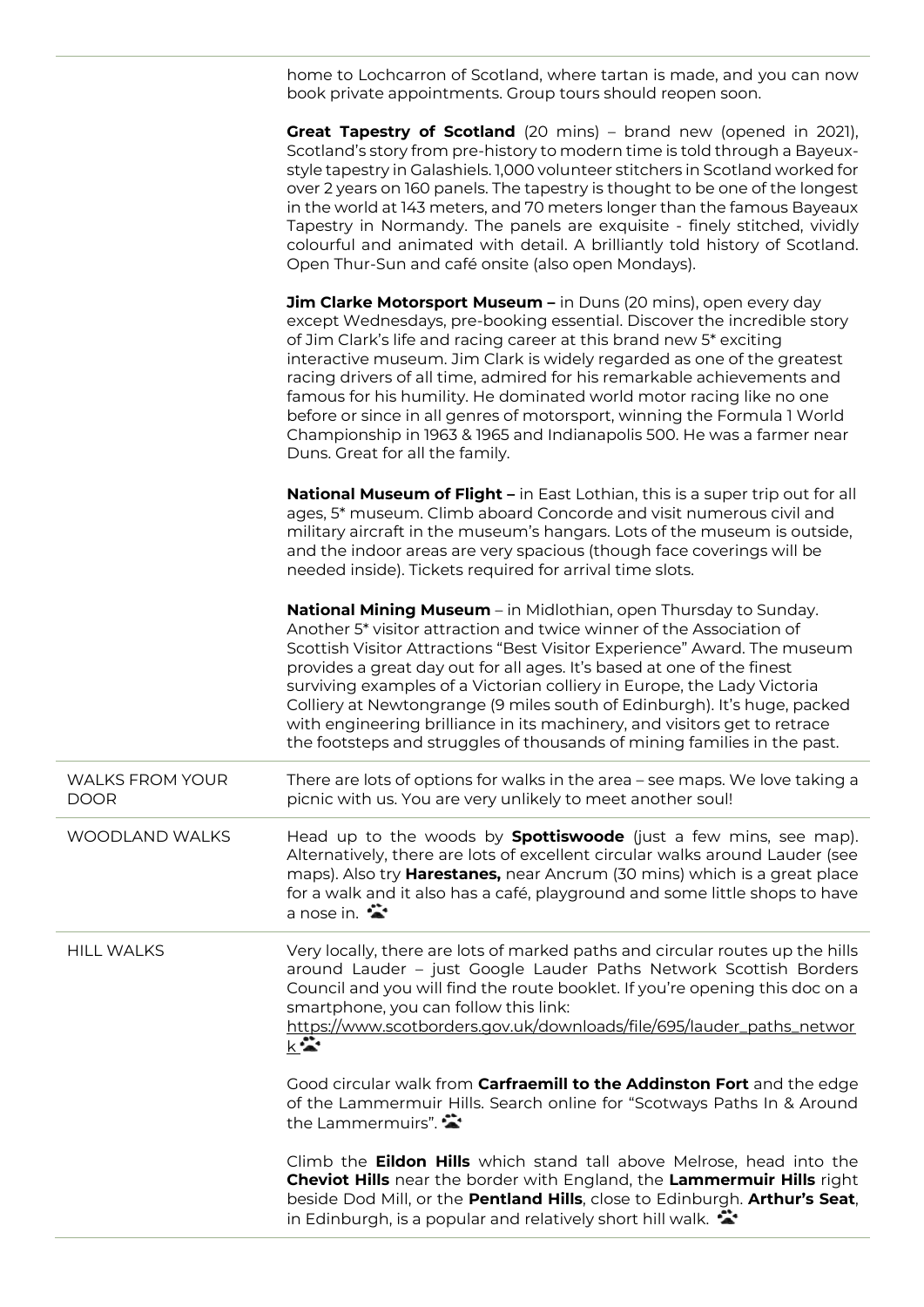|                                                         | There are plenty of options for walks, too many to list, but check out the<br>Walk Scottish Borders website for ideas:<br>https://walkscottishborders.com/top-5-walks/                                                                                                                                                                                                                                                                                                                      |
|---------------------------------------------------------|---------------------------------------------------------------------------------------------------------------------------------------------------------------------------------------------------------------------------------------------------------------------------------------------------------------------------------------------------------------------------------------------------------------------------------------------------------------------------------------------|
| THE COAST                                               | St Abb's Head National Nature Reserve - For stunning seascapes and<br>dramatic cliffs, you can't beat St Abbs Head. It's a National Trust for<br>Scotland site. There are walks of varying lengths starting and finishing at<br>the St Abbs Head Visitor Centre on the edge of the village. This is a coastal<br>haven for birdwatchers, nature lovers, geology enthusiasts and walkers. It<br>is truly a very special place. $\ddot{\bullet}$                                              |
|                                                         | <b>North Berwick</b> (50 mins) - a pretty, seaside town in East Lothian with great<br>beaches and coastal scenery as well as an eclectic mix of shops, cafes and<br>restaurants with outdoor and takeaway options.                                                                                                                                                                                                                                                                          |
|                                                         | <b>Coldingham Bay - there are lots and lots of beaches along the coast which</b><br>stretches from Berwick-upon-Tweed to Edinburgh. Our favourite is<br>Coldingham Bay - it's the perfect balance of sand and rock pools, with<br>pretty beach huts above the dunes. There is a café - hopefully it's open for<br>takeaway this summer.                                                                                                                                                     |
|                                                         | <b>Bamburgh Castle and beaches</b> (60 mins) - Standing on spectacular<br>Northumberland coastline, the castle has a history spanning 1,400 years.<br>It's been a royal fortress, a Norman stronghold and a coastal home. The<br>castle grounds are now open (tickets recommended). The village and the<br>beach are also both lovely places to be. $\ddot{\bullet}$ in the castle grounds, the tea<br>room, parts of the museum and obviously also on the beach!                           |
| <b>OUTDOOR ACTIVITIES &amp;</b><br><b>INDOOR SPORTS</b> | <b>Dod Mill:</b> for kids, the river is ideal for playing in (with supervision of course,<br>and not when it's high following heavy rain). Our kids spend hours there,<br>wading upstream, throwing stones, skimming, with nets looking for little<br>fish, and there are even some parts which are deep enough to swim in<br>(with care!). Take a picnic up to the stepping stones (see map).                                                                                              |
|                                                         | Scottish Border Sporting: clay pigeon shooting, tomahawk throwing and<br>archery – can be done at Hillhouse, just a few miles north of here. Tracy and<br>Stuart Ferguson run the Roxburghe Shooting School of Excellence and<br>Scottish Borders Sporting - they are experts in country sports tuition.<br>Organise this with as much notice as you can, but worth calling for last<br>minute options too! http://scottishborderssporting.com                                              |
|                                                         | Border Berries: pick your own strawberries, raspberries, gooseberries,<br>blackcurrants, redcurrants & tayberries - usually June to August. We love<br>this place. It's on Rutherford Farm which is on the road between St<br>Boswells and Kelso (we go vis St Boswells). No booking needed, free entry,<br>just pay for what you pick! There is a small café on site too.                                                                                                                  |
|                                                         | Stand-up paddle boards and kayak hire: excellent fun and a great way to<br>explore local lochs and rivers - you can often practice on the mill pond here<br>before you go further afield! We recommend Audrey at "Kayak and SUP<br>Hire and Sales Scottish Borders" (find her on Facebook). She offers<br>inflatable SUPs (stand-up paddle boards) and a variety of kayaks for hire<br>for the day or the weekend. Life jackets available. Audrey can be reached<br>on 07974 344063 $\cdot$ |
|                                                         | Adventure Northumberland: new for 2022, adventure company offering<br>canoeing, kayaking and SUPing on the River Tweed at Paxton House (30<br>mins or so away). Looks wonderful.                                                                                                                                                                                                                                                                                                            |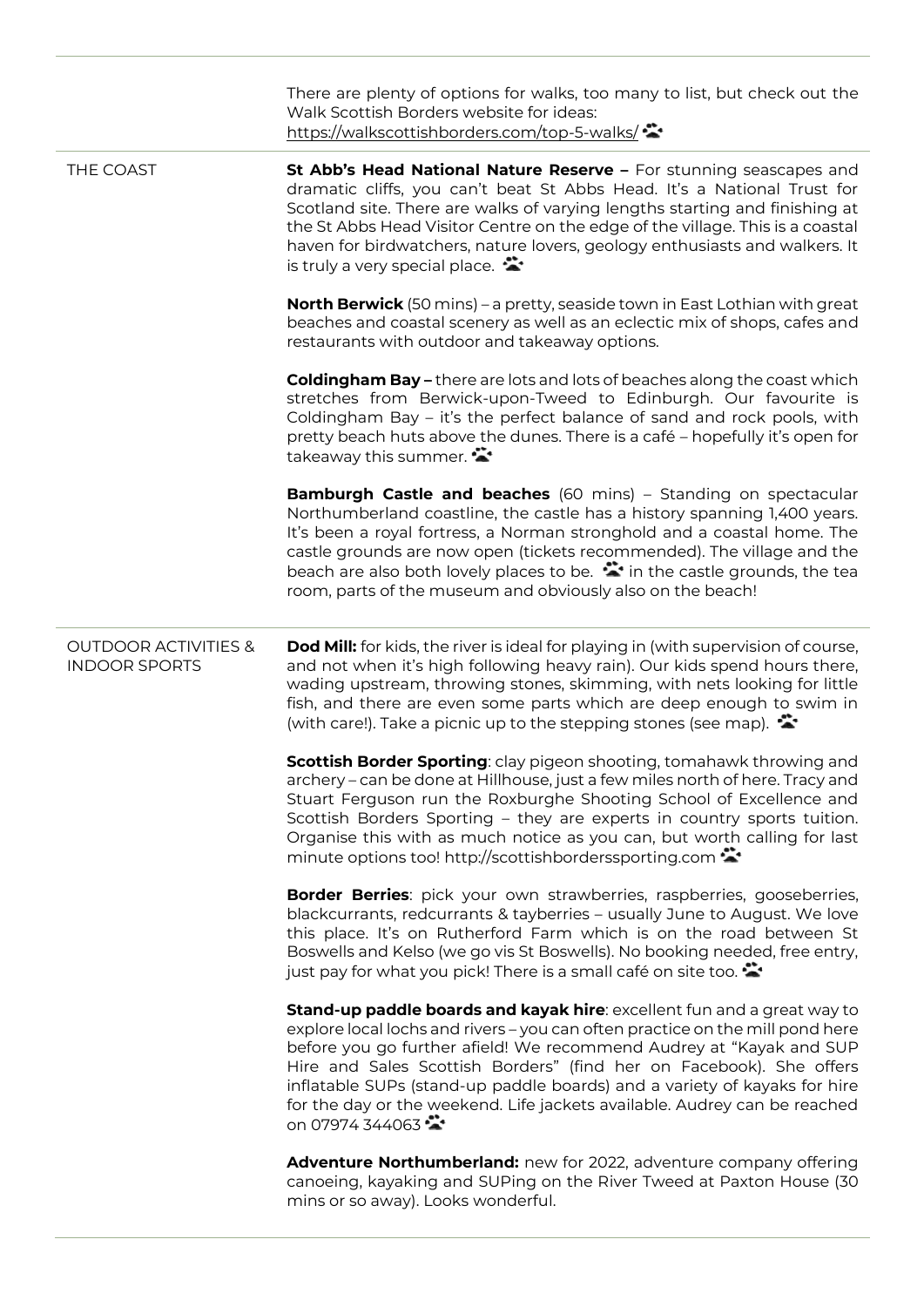**Eyemouth Rib Trips:** an exhilarating experience on the North Sea, Eyemouth Rib Trips offer a variety of sea adventures: coastal explorer, fast blast, fast blast for kids, geological tour and more. You can get a shuttle from Eyemouth to St Abbs, too, which is a great way to see the coastline as well as one of its prettiest villages.  $\bullet\bullet$  Small, well behaved dogs!

**Wildlife cruises:** In Our Nature offers wildlife cruises from Eyemouth, pre-booking essential. Cruise along the spectacular Berwickshire coastline to St Abb's Head with its amazing breeding seabird colony. Wildlife guide, Liz Cole, is very experienced and can tell you all about the seabirds and aquatic mammals you encounter. £30 per person, £100 for a family (2 adults, 2 children). You can also charter the whole boat.

**Fishing & Coastal Sightseeing:** Also based out of Eyemouth, BeeCoolFish.co.uk offers fishing trips and sightseeing trips along the Berwickshire coastline. Will, the skipper, provides fishing gear if needed. Types of fish caught include cod, wrasse, coalfish, pollack, ling and mackerel. If you're more interested in coastal sightseeing, you'll spot a great variety of seabirds and aquatic mammals: dolphins, seals, porpoise, and minke whale are regularly seen off this rich and glorious Scottish coastline. This, along with the most stunning volcanic rock formations known to mankind, will make a most memorable trip.

**Jacksons at Jedburgh Farm Visits:** a family-friendly outdoor visitor attraction just 5 minutes from the historic town of Jedburgh. Open farm visits mostly Thur-Sun (pre-booking essential) include meeting the animals and experiencing life on the farm. You'll find cows, goats, sheep, play areas and farm tours on offer. Jacksons is a really authentic farm experience – there are "farm parks" a bit further afield too.

**Wilsons Farm & Kitchen:** also near Jedburgh, a more exclusive farm tour operation. Robert and Lucy have a range of private tours including Farm to Fork, Farm Tractor & Trailor, Breakfast Safari and a range of gourmet local food experiences.

**7Stanes / Glentress for mountain biking** – near Peebles (about 50 mins). It's a mecca for mountain bikers who flock to the award-winning trails. There are over 50-miles of purpose-built mountain bike trails at Glentress including Green, Blue, Red or Black graded trails, as well as a magnificent multi-graded free-ride area. Bring your bikes or there's bike hire available. Top tip is to park at the higher up car park to save that cycle! There are also excellent walking trails  $\ddot{\bullet}$ 

**Bike Hire / eBikes:** the Scottish Borders is a fantastic place for road and off-road biking more generally. There are a few places to hire bikes including Diamond Cycles Centre, Galashiels. If you are interested in ebikes, a few places are popping up now – Google Border Bike Hire and also on Facebook you'll fine Tweed eBike Hire. For mountain bike trails and road routes search for Cycle Scottish Borders which is a comprehensive site.

**Beirhope Alpaca Trekking** is something a bit different – take an alpaca for a walk in the stunning and remote Cheviot Hills. Lots of routes available, some more hilly than others. It's more of a drive to get there (45 mins, near Hownam) but a beautiful one and promises to be an unforgettable experience. Booking definitely necessary.

**Surfing, coasteering and bodyboarding** can be done most of the year round. Search for "Coast to Coast Surf School" on Facebook – it's based in Dunbar but they can meet on a range of beaches.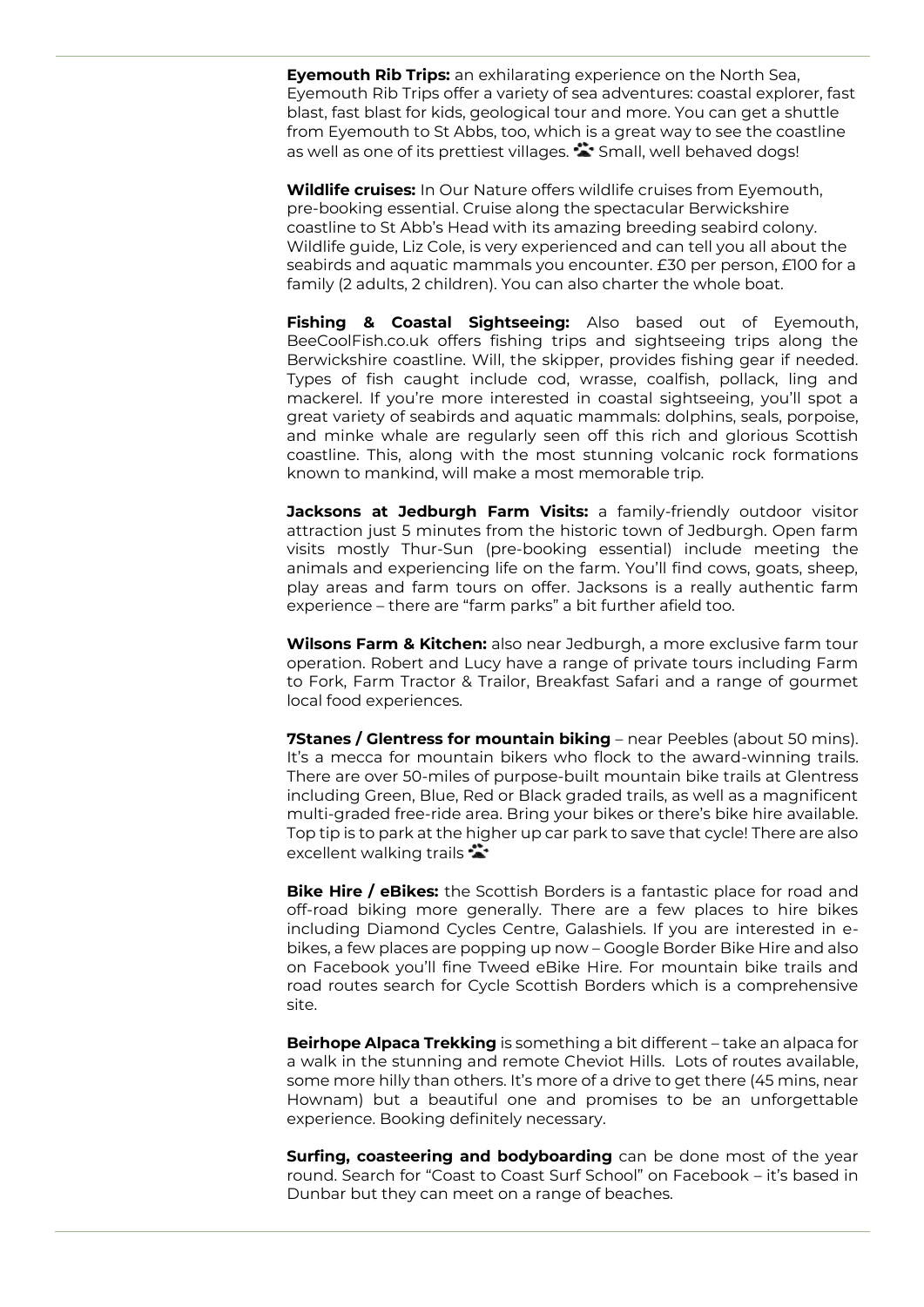**Bisley at Braidwood** (30 mins drive, between St Boswells & Selkirk). It is one of the top shooting ranges in the country, and sister to Bisley in Surrey. Book online for a clay pigeon shooting lesson, use the simulated game clay range, use the rifle range, air rifle range and also a virtual reality shooting simulator. Those with a valid shotgun licence can also "pay and play".  $\ddot{\bullet}$ 

**Foxlake Adventures** is a 5\* outdoor activity centre in East Lothian (45 mins) with water-based assault courses, wakeboarding, ringo rides, a zip trail and segways. Lots and lots of fun to be had here! Pre-booking essential.

**GoApe** at Dalkeith Country Park (30 mins) and another one near Peebles (50 mins). The Dalkeith version is brand new and has Scotland's first GoApe course for children (as well as the original TreeTop Challenge which is for teenagers and adults). Thrill seekers will enjoy canopy high tree-to-trees crossings, free-fall Tarzan swings and riding super-fast, very long zips.

**Bird Garden Scotland** is just 10 mins away, by Oxton. Reopening soon following lot of development including a new visitor centre and play park. It's home to flamingos, ducks, geese, swans, kookaburgh, peafowl, peacock and also wallabies!!

**Ryze trampolining** in Dalkeith (30 mins)**:** the "ultimate indoor trampoline park" – our kids love this! Pre-book your slot. Good for a rainy day.

**Farm parks to visit:** as well as Jacksons of Jedburgh mentioned above, there are a number of other farms slightly further afield which have "the works" in terms of animals, adventure playgrounds, cafes. Lots of fun for little ones albeit a less authentic farm experience!!

- Craigies Farm, Queensferry: an adventure farm park with loads for kids to do inside and out, feed the animals sessions, café, farm shop and pick your own berries.
- East Links, near Dunbar: farm animals, loads of playground and things to bounce on, café etc.

| <b>PLAY PARKS</b> | The Scottish Borders has been investing really heavily in recent years in<br>play parks. Most towns have a decent playpark. Our favourites are as<br>follows, all open:<br>Lauder – 5 mins from here, good park with playpark & football pitch.<br>Oxton - 10 mins smaller park than Lauder but it's super.<br>Harestanes - brilliant playpark and little shops / coffee stops on site<br>Coldstream - great new park<br>Paxton House – adventure playpark in the grounds<br>Fort Douglas (at Dalkeith Country Park, Midlothian) – excellent<br>$\bullet$<br>adventure playground with parents also well-catered for. |
|-------------------|-----------------------------------------------------------------------------------------------------------------------------------------------------------------------------------------------------------------------------------------------------------------------------------------------------------------------------------------------------------------------------------------------------------------------------------------------------------------------------------------------------------------------------------------------------------------------------------------------------------------------|
| <b>EDINBURGH</b>  | The capital of Scotland is an incredible hub of culture, history, arts, food<br>and activities – it's not far from Dod Mill at all. Online ticketing options for<br>Edinburgh Zoo, Royal Botanical Gardens, the Museum of Scotland,<br><b>Camera Obscura</b> etc. Edinburgh has loads more to do too. Check online.<br>If you would like to visit Edinburgh for an afternoon, an evening, or the day,<br>we recommend one of the following travelling options. Obviously you'll<br>need to check timetables carefully and face masks are required on public<br>transport until at least mid-March:                    |